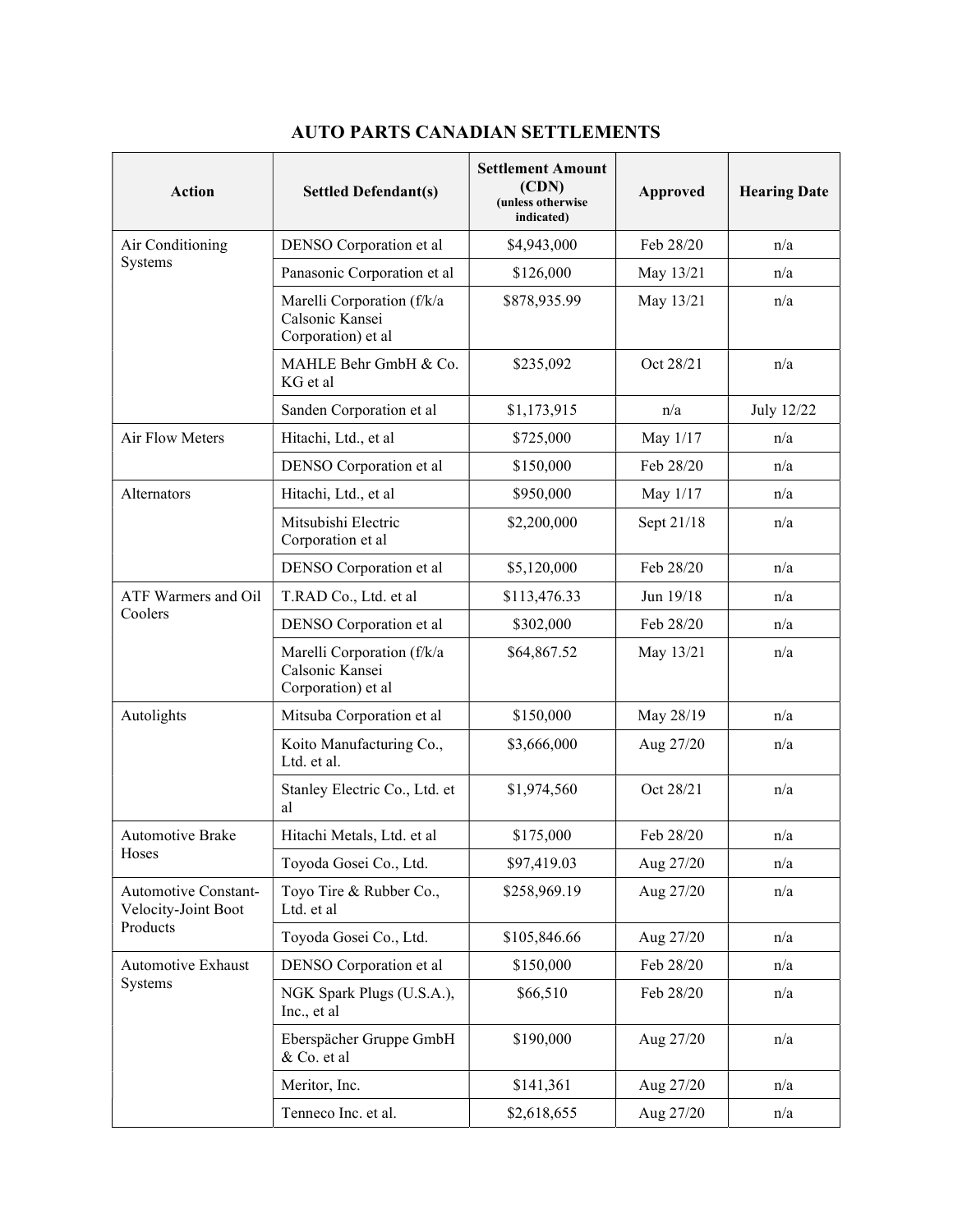| <b>Action</b>                | <b>Settled Defendant(s)</b>                    | <b>Settlement Amount</b><br>(CDN)<br>(unless otherwise<br>indicated) | Approved   | <b>Hearing Date</b> |
|------------------------------|------------------------------------------------|----------------------------------------------------------------------|------------|---------------------|
|                              | Faurecia SA et al                              | \$207,962.04                                                         | May 13/21  | n/a                 |
|                              | Bosal International NV et al                   | \$25,000                                                             | n/a        | July 12/22          |
| <b>Automotive Hoses</b>      | Sumitomo Riko Company<br>Limited et al         | USD\$50,000                                                          | May 28/19  | n/a                 |
|                              | Toyoda Gosei Co., Ltd.                         | \$801,883.04                                                         | Aug 27/20  | n/a                 |
| Automotive Steel<br>Tubes    | Maruyasu Industries Co.,<br>Ltd. et al         | USD\$601,000                                                         | Aug 27/20  | n/a                 |
|                              | <b>USUI</b> International<br>Corporation et al | \$792,000                                                            | May 13/21  | n/a                 |
| <b>AVR</b>                   | Sumitomo Riko Company<br>Limited et al         | USD\$1,150,000                                                       | May 28/19  | n/a                 |
|                              | Toyo Tire & Rubber Co.,<br>Ltd. et al          | \$5,136,220.88                                                       | Aug 27/20  | n/a                 |
|                              | Yamashita Rubber Co., Ltd.<br>et al            | \$948,528                                                            | Aug 27/20  | n/a                 |
|                              | Bridgestone Corporation et<br>al               | \$4,326,000                                                          | Oct 28/21  | n/a                 |
| Bearings                     | JTEKT Corporation et al                        | USD\$4,570,000                                                       | Aug 27/20  | n/a                 |
|                              | NTN Corporation                                | \$959,574.78                                                         | Aug 27/20  | n/a                 |
|                              | Schaeffler AG et al                            | \$3,336,675                                                          | May 13/21  | n/a                 |
|                              | NSK Ltd.                                       | \$3,806,759.25                                                       | May 13/21  | n/a                 |
|                              | Nachi-Fujikoshi Corp et al.                    | US\$425,000                                                          | n/a        | July 12/22          |
| <b>Body Sealing Products</b> | Nishikawa Rubber Co. et al                     | \$5,750,000                                                          | July 10/19 | n/a                 |
|                              | Toyoda Gosei Co., Ltd.                         | \$4,411,627.59                                                       | Aug 27/20  | n/a                 |
|                              | Green Tokai Co. Ltd. et al                     | \$102,336                                                            | n/a        | July 12/22          |
| <b>Braking Systems</b>       | Robert Bosch GmbH et al                        | \$319,326                                                            | May 13/21  | n/a                 |
|                              | ZF Friechrichshafen AG et<br>al.               | \$113,445                                                            | Oct 28/21  | n/a                 |
| Ceramic Substrates           | NGK Insulators, Ltd., et al                    | \$2,128,160                                                          | May 28/19  | n/a                 |
|                              | DENSO Corporation et al                        | \$150,000                                                            | Feb 28/20  | n/a                 |
|                              | Corning Incorporated et al                     | USD\$3,100,000                                                       | n/a        | July 12/22          |
| Door Latches                 | Kiekert AG et al                               | USD\$300,000                                                         | n/a        | July 12/22          |
| <b>ECU</b>                   | Sumitomo Electric<br>Industries, Ltd., et al   | \$150,000                                                            | Dec 19/16  | n/a                 |
|                              | Hitachi, Ltd., et al.                          | \$150,000                                                            | May 1/17   | n/a                 |
|                              | Mitsubishi Electric<br>Corporation et al       | \$150,000                                                            | Sept 21/18 | n/a                 |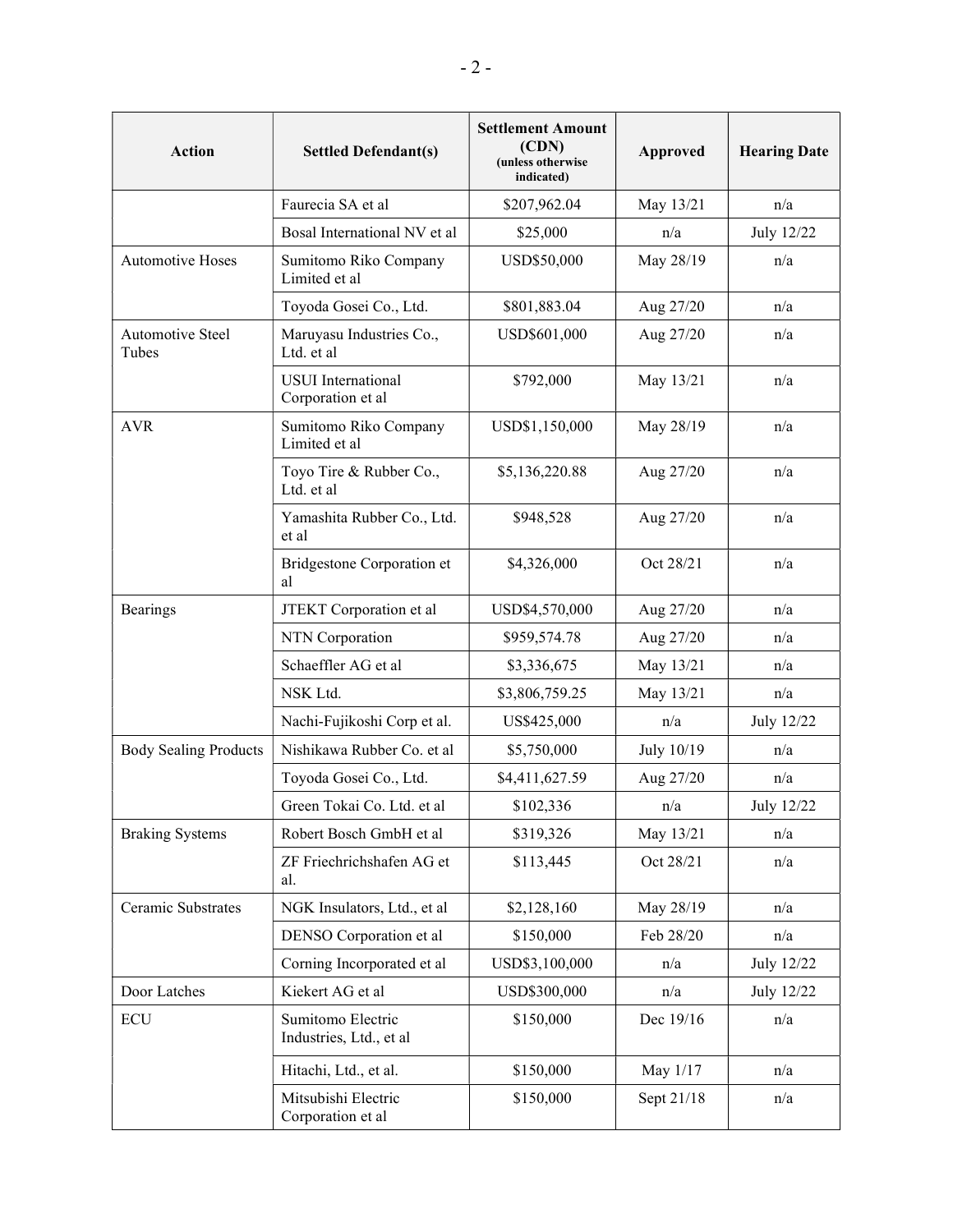| <b>Action</b>                                         | <b>Settled Defendant(s)</b>              | <b>Settlement Amount</b><br>(CDN)<br>(unless otherwise<br>indicated) | Approved   | <b>Hearing Date</b> |
|-------------------------------------------------------|------------------------------------------|----------------------------------------------------------------------|------------|---------------------|
|                                                       | Denso Corporation et al                  | \$439,000                                                            | Feb 28/20  | n/a                 |
| <b>Electric Powered</b><br><b>Steering Assemblies</b> | Mitsubishi Electric<br>Corporation et al | \$150,000                                                            | Sept 21/18 | n/a                 |
|                                                       | Mitsuba Corporation et al.               | \$150,000                                                            | May 28/19  | n/a                 |
|                                                       | JTEKT Corporation                        | USD\$430,000                                                         | Aug 27/20  | n/a                 |
|                                                       | NSK Ltd. et al                           | USD\$338,500                                                         | May 13/21  | n/a                 |
|                                                       | American Showa, Inc. et al               | \$696,627                                                            | May 13/21  | n/a                 |
| Electronic Throttle                                   | Hitachi, Ltd. et al                      | \$1,000,000                                                          | May 1/17   | n/a                 |
| <b>Bodies</b>                                         | Aisan Industry Co. Ltd., et<br>al        | USD\$440,000                                                         | Sept 21/18 | n/a                 |
|                                                       | Mitsubishi Electric<br>Corporation et al | \$50,000                                                             | Sept 21/18 | n/a                 |
|                                                       | Mitsuba Corporation et al                | \$150,000                                                            | May 28/19  | n/a                 |
|                                                       | Denso Corporation et al                  | \$150,000                                                            | Feb 28/20  | n/a                 |
|                                                       | Hitachi Astemo Ltd. et al                | \$62,630                                                             | Oct 28/21  | n/a                 |
| Fan Motors                                            | Mitsuba Corporation et al                | \$476,042.96                                                         | May 28/19  | n/a                 |
|                                                       | Denso Corporation et al                  | \$150,000                                                            | Feb 28/20  | n/a                 |
| <b>Fuel Injection Systems</b>                         | Hitachi, Ltd. et al                      | \$1,267,084                                                          | May 1/17   | n/a                 |
|                                                       | Aisan Industry Co. Ltd. et al            | USD\$40,000                                                          | Sept 21/18 | n/a                 |
|                                                       | Mitsubishi Electric<br>Corporation et al | \$400,000                                                            | Sept 21/18 | n/a                 |
|                                                       | Robert Bosch GmbH, et al                 | \$375,000                                                            | Sept 21/18 | n/a                 |
|                                                       | Mitsuba Corporation et al                | \$179,105.24                                                         | May 28/19  | n/a                 |
|                                                       | Denso Corporation et al                  | \$2,792,000                                                          | Feb 28/20  | n/a                 |
|                                                       | Maruyasu Industries Co.,<br>Ltd. et al   | USD\$38,000                                                          | Aug 27/20  | n/a                 |
|                                                       | Mikuni Corporation et al                 | \$395,976                                                            | May 13/21  | n/a                 |
| Fuel Senders                                          | Yazaki Corporation et al                 | \$100,000                                                            | Jan 28/16  | n/a                 |
|                                                       | Denso Corporation et al                  | \$150,000                                                            | Feb 28/20  | n/a                 |
| <b>HID Ballasts</b>                                   | Mitsubishi Electric<br>Corporation et al | \$150,000                                                            | Sept 21/18 | n/a                 |
|                                                       | Denso Corporation et al                  | \$678,000                                                            | Feb 28/20  | n/a                 |
|                                                       | Koito Manufacturing Co.,<br>Ltd. et al   | \$234,000                                                            | Aug 27/20  | n/a                 |
|                                                       | Panasonic Corporation et al              | \$927,000                                                            | May 13/21  | n/a                 |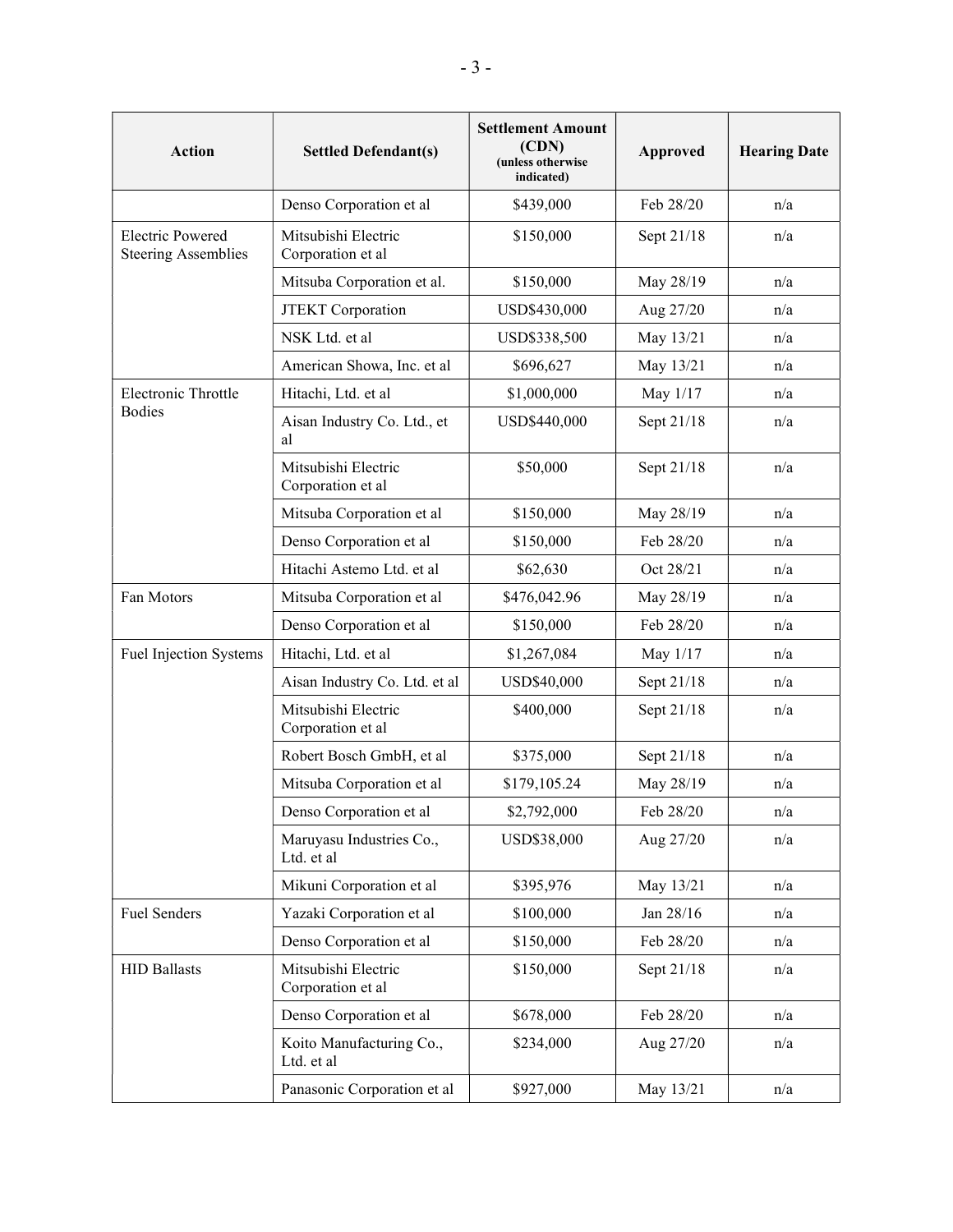| <b>Action</b>              | <b>Settled Defendant(s)</b>                                         | <b>Settlement Amount</b><br>(CDN)<br>(unless otherwise<br>indicated) | Approved     | <b>Hearing Date</b> |
|----------------------------|---------------------------------------------------------------------|----------------------------------------------------------------------|--------------|---------------------|
|                            | Stanley Electric Co. Ltd. et<br>al                                  | \$433,440                                                            | Oct 28/21    | n/a                 |
| <b>HCP</b>                 | Sumitomo Electric<br>Industries Ltd. et al                          | \$150,000                                                            | Dec 19/16    | n/a                 |
|                            | Denso Corporation et al                                             | \$150,000                                                            | Feb 28/20    | n/a                 |
|                            | Tokai Rika Co., Ltd. et al                                          | \$212,500                                                            | Aug 27/20    | n/a                 |
|                            | Alps Electric Co., Ltd.                                             | \$425,000                                                            | May 13/21    | n/a                 |
|                            | Marelli Corporation (f/k/a<br>Calsonic Kansei<br>Corporation) et al | \$50,000                                                             | May 13/21    | n/a                 |
| <b>Ignition Coils</b>      | Hitachi, Ltd. et al                                                 | \$1,100,000                                                          | May 1/17     | n/a                 |
|                            | Mitsubishi Electric<br>Corporation et al                            | \$2,500,000                                                          | Sept 21/18   | n/a                 |
|                            | Denso Corporation et al                                             | \$1,060,000                                                          | Feb 28/20    | n/a                 |
|                            | Delphi Technologies PLC et<br>al                                    | \$71,329.80                                                          | Oct 28/21    | n/a                 |
|                            | Diamond Electric Mfg.<br>Corporation et al                          | \$765,000                                                            | n/a          | July 12/22          |
| <b>IPC</b>                 | Yazaki Corporation et al                                            | \$500,000                                                            | Jan 28/16    | n/a                 |
|                            | Denso Corporation et al.                                            | \$2,419,000                                                          | Feb 28/20    | n/a                 |
|                            | Continental AG et al                                                | \$605,790                                                            | Aug 27/20    | n/a                 |
|                            | Marelli Corporation (f/k/a<br>Calsonic Kansei<br>Corporation) et al | \$50,000                                                             | May 13/21    | n/a                 |
|                            | Nippon Seiki Co., Ltd. et al                                        | \$687,717.51                                                         | Oct 28/21    | n/a                 |
| Inverters                  | Hitachi, Ltd. et al                                                 | \$150,000                                                            | May 1/17     | n/a                 |
|                            | Mitsubishi Electric<br>Corporation et al                            | \$150,000                                                            | Sept $21/18$ | n/a                 |
|                            | Denso Corporation et al                                             | \$150,000                                                            | Feb 28/20    | n/a                 |
| Manual Steering<br>Columns | NSK Ltd. et al                                                      | USD\$169,000                                                         | May 13/21    | n/a                 |
| Motor Generators           | Hitachi, Ltd. et al                                                 | \$150,000                                                            | May 1/17     | n/a                 |
|                            | Denso Corporation et al                                             | \$150,000                                                            | Feb 28/20    | n/a                 |
| <b>OSS</b>                 | TRW Automotive Holdings<br>Corp. et al                              | \$850,000                                                            | Mar 10/15    | n/a                 |
|                            | Autoliv, Inc. et al                                                 | USD\$3,200,000                                                       | May 1/17     | n/a                 |
|                            | Mitsubishi Electric<br>Corporation et al                            | \$150,000                                                            | Sept 21/18   | n/a                 |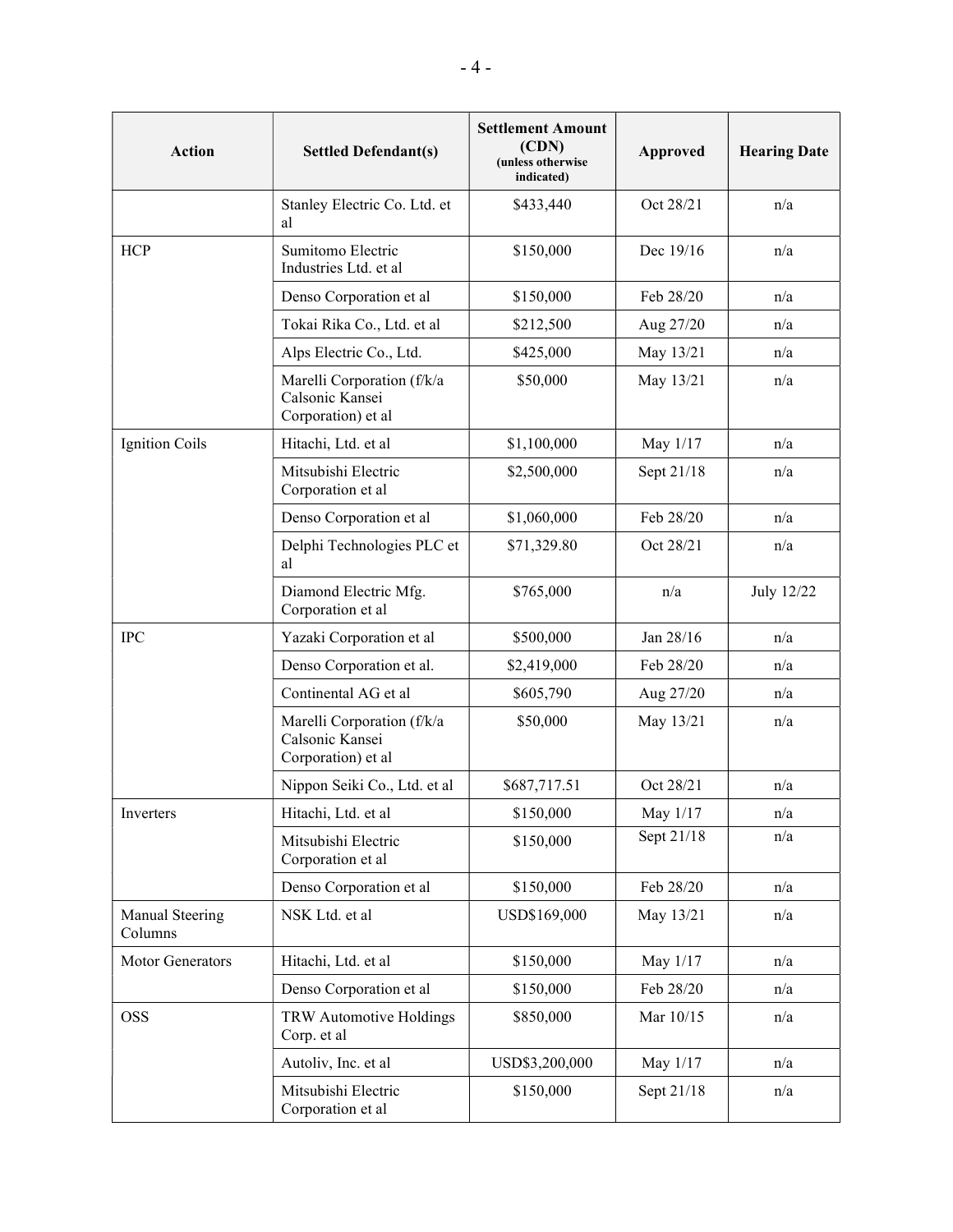| <b>Action</b>                    | <b>Settled Defendant(s)</b>                                         | <b>Settlement Amount</b><br>(CDN)<br>(unless otherwise<br>indicated) | <b>Approved</b> | <b>Hearing Date</b> |
|----------------------------------|---------------------------------------------------------------------|----------------------------------------------------------------------|-----------------|---------------------|
|                                  | TK Holdings Trust                                                   | \$26,399.29                                                          | Jun 18/19       | n/a                 |
|                                  | Tokai Rika Co., Ltd. et al                                          | \$4,712,500                                                          | Aug 27/20       | n/a                 |
|                                  | Toyoda Gosei Co., Ltd.                                              | \$942,124.23                                                         | Aug 27/20       | n/a                 |
| Oxygen Sensors                   | Robert Bosch GmbH et al                                             | USD\$1,747,750                                                       | Sept 21/18      | n/a                 |
|                                  | Denso Corporation et al                                             | \$860,000                                                            | Feb 28/20       | n/a                 |
|                                  | NGK Spark Plugs (U.S.A.),<br>Inc. et al                             | \$1,080,787.50                                                       | Feb 28/20       | n/a                 |
| Plastic Interior Trim            | Toyoda Gosei Co., Ltd.                                              | \$751,852.16                                                         | Aug 27/20       | n/a                 |
|                                  | <b>INOAC</b> Corporation et al                                      | USD\$325,000                                                         | May 13/21       | n/a                 |
|                                  | Marelli Corporation (f/k/a<br>Calsonic Kansei<br>Corporation) et al | \$50,000                                                             | May 13/21       | n/a                 |
| Power Window                     | Mitsuba Corporation                                                 | \$2,491,762.84                                                       | May 28/19       | n/a                 |
| Motors                           | Denso Corporation et al                                             | \$150,000                                                            | Feb 28/20       | n/a                 |
| Radiators                        | T.RAD Co., Ltd. et al                                               | \$1,053,975.67                                                       | Jun 19/18       | n/a                 |
|                                  | Denso Corporation et al                                             | \$2,360,000                                                          | Feb 28/20       | n/a                 |
|                                  | Marelli Corporation (f/k/a<br>Calsonic Kansei<br>Corporation) et al | \$952,907.73                                                         | May 13/21       | n/a                 |
| <b>Shock Absorbers</b>           | Hitachi, Ltd., et al                                                | \$1,818,000                                                          | May 28/19       | n/a                 |
|                                  | American Showa, Inc. et al                                          | \$1,672,853                                                          | May 13/21       | n/a                 |
|                                  | Kayaba Industry Co. Ltd.<br>d/b/a KYB Corporation et al             | \$4,840,000                                                          | May 13/21       | n/a                 |
| <b>Spark Plugs</b>               | Robert Bosch GmbH et al                                             | USD\$1,747,750                                                       | Sept 21/18      | n/a                 |
|                                  | Denso Corporation et al                                             | \$399,000                                                            | Feb 28/20       | n/a                 |
|                                  | NGK Spark Plugs (U.S.A.),<br>Inc. et al                             | \$1,080,787.50                                                       | Feb 28/20       | n/a                 |
| <b>Starters</b>                  | Hitachi, Ltd. et al                                                 | \$575,000                                                            | May 1/17        | n/a                 |
|                                  | Mitsubishi Electric<br>Corporation et al                            | \$2,000,000                                                          | Sept 21/18      | n/a                 |
|                                  | Robert Bosch GmbH et al                                             | \$250,000                                                            | Sept 21/18      | n/a                 |
|                                  | Mitsuba Corporation et al                                           | \$1,228,599.32                                                       | May 28/19       | n/a                 |
|                                  | Denso Corporation et al                                             | \$1,428,000                                                          | Feb 28/20       | n/a                 |
| <b>Steering Angle</b><br>Sensors | Tokai Rika Co., Ltd. et al                                          | \$150,000                                                            | Aug 27/20       | n/a                 |
|                                  | Panasonic Corporation et al                                         | \$1,056,000                                                          | May 13/21       | n/a                 |
| Switches                         | Omron Automotive<br>Electronics Co. Ltd.                            | USD\$390,000                                                         | Sept 21/18      | n/a                 |